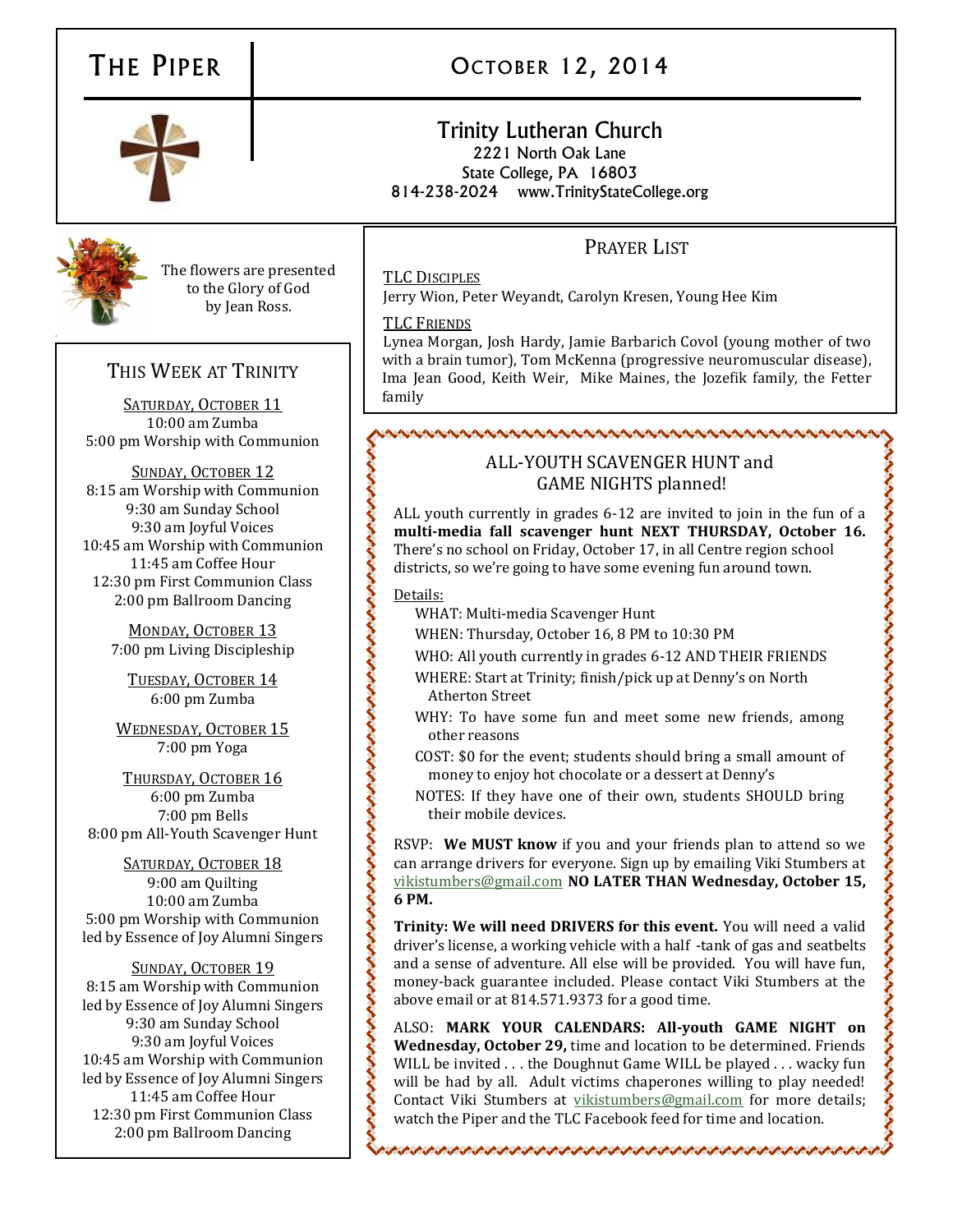# "Lap Quilters" will meet Saturday, October 18 9:00 am to Noon

If you have not helped in the past, please feel free to join us. Can't sew you say, not to worry. There are several steps to assembling the quilts besides sewing. Come join in on the fun we have assembling quilts to provide TLC comfort to those in need of our thoughts and prayers.



# A MUSICAL CELEBRATION

Please join in my celebration of 50 years of playing the organ in various local churches as I present a concert of classical and sacred music. The concert will

be held on Sunday, November 2, 3:00 pm, at Trinity. Alfred Fedak, a renowned organist, has written a piece especially for my anniversary which I will be debuting at the concert. I am looking forward to sharing this music with you.

Praise God With Music!

Jim

# A letter from Bishop Rhyne

Dear Friends,

As you know our brothers and sisters in West Africa, especially in the countries of Senegal, Sierra Leone, and Liberia are suffering from the outbreak of Ebola. Thousands in these countries have died, are sick, or are struggling to live as food prices soar and all live under a cloud of uncertainty and fear.

Lutheran Disaster Response is currently working to bring medical and humanitarian aid to these countries. They are asking congregations of the ELCA to please consider supporting their work of trying to bring relief to these countries**. 100% of all funds contributed go to relief of those affected by this disease**. I wanted to forward you a link to the ELCA/LDR webpage which I would invite you to share with your congregations.

[http://www.elca.org/Our](http://www.elca.org/Our-Work/Relief-and-Development/Lutheran-Disaster-Response/Our-Impact/Ebola) -Work/Relief-and-[Development/Lutheran-Disaster-Response/Our-](http://www.elca.org/Our-Work/Relief-and-Development/Lutheran-Disaster-Response/Our-Impact/Ebola)[Impact/Ebola](http://www.elca.org/Our-Work/Relief-and-Development/Lutheran-Disaster-Response/Our-Impact/Ebola)

Thank you and God Bless, Bishop Michael --

[www.alleghenysynod.org](http://www.alleghenysynod.org)

The Rev. Michael Lonny Rhyne, Bishop elect, Allegheny Synod Evangelical Lutheran Church in America

# **TRINITY IS TURNING 50! We need your BIG ideas for Trinity's 50th Anniversary (NOV. 2015 – NOV. 2016)!**

**Trinity is Turning 50!** Please submit your birthday celebration

ideas! Drop your ideas in the BIG Idea Box at Church, or follow this link to our website, and submit your ideas online: [http://trinitystatecollege.org/news-and](http://trinitystatecollege.org/news-and-events/50th-anniversary-2015-2016/)[events/50th-anniversary-2015-2016/.](http://trinitystatecollege.org/news-and-events/50th-anniversary-2015-2016/)

Submit as many ideas as you want, **by October 31!**



# TLC FINANCIAL INFORMATION

July 1, 2014 – September 30, 2014

Income \$67,229.99 Expenses \$76,192.04 Difference \$ -8,962.05

(The expenses include a payment of \$10,500.00 for the deposit on roof repair and new shingles. This was withdrawn from the Building Fund.) These amounts represent operating income and expenses and do not include any interest, dividends or investment value changes.

Dear Friend of Interfaith Human Services:

We are excited to team up with Hoss's Steak and Sea House to raise money for a very worthy cause. Please consider visiting the Hoss's location listed below on 11/9/2014 to aid us in raising money to benefit Interfaith Human Services.

Print this and present it on **11/9/2014** at Hoss's in **State College.** Hoss's will then donate 20%\* or 25%\*\* of your total check paid to **Interfaith Human Services.**

\*To qualify for the 20% payout, our group must have a minimum of \$300.00 in total pre-tax food and beverage sales. \*\*To qualify for the 25% payout, our group must have a minimum of \$1,200.00 in total pre-tax food and beverage sales.

This applies to a one-day, single location, pre-scheduled event. The purchase of gift cards is not included as part of your organization's community fundraising totals.

### **DISTRIBUTING INVITATIONS ON HOSS'S PROPERTY IS STRICTLY PROHIBITED AND WILL DISQUALIFY OUR ORGANIZATION!**

Thank you for your cooperation!

Group #23536